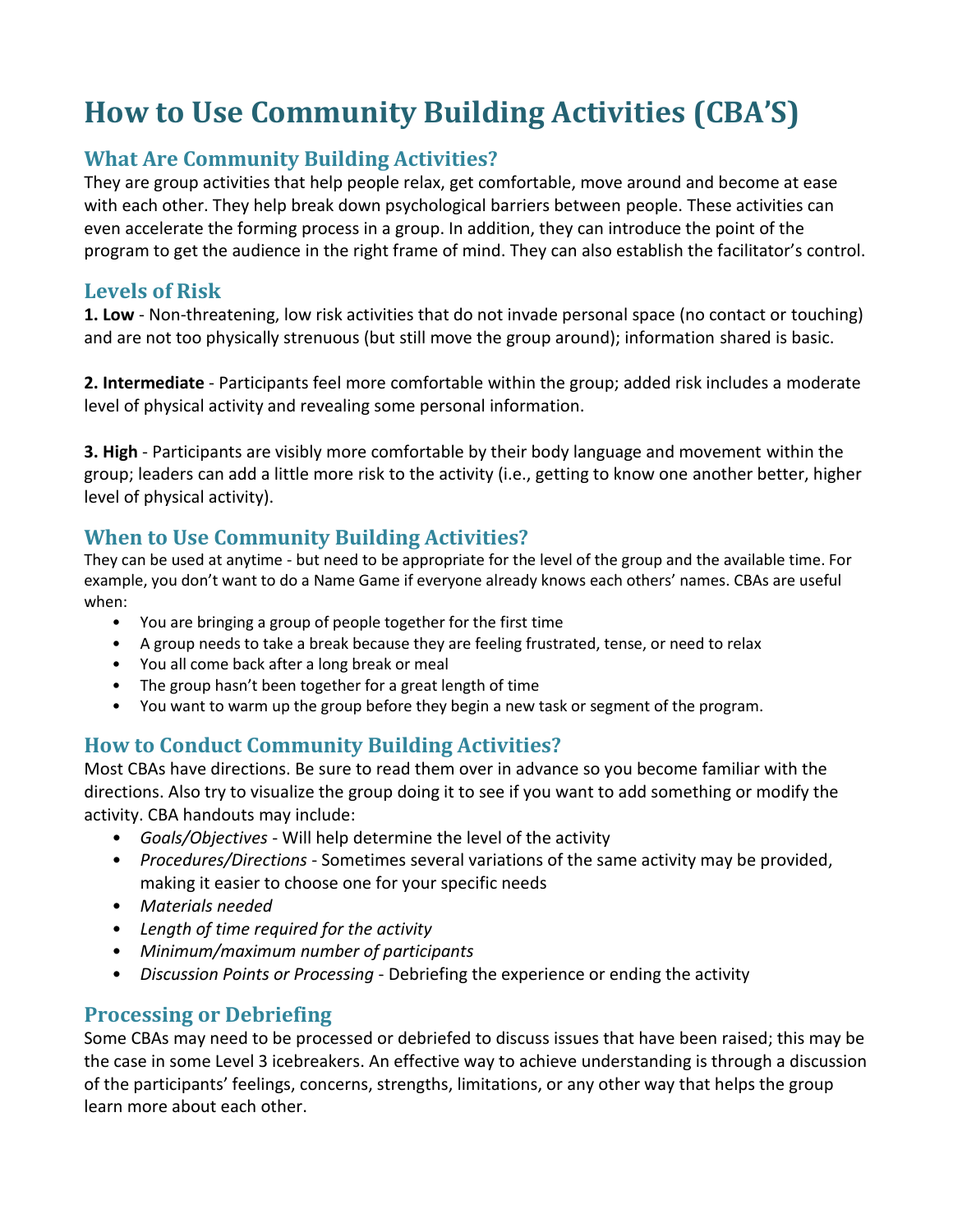# **Safety and Comfort**

As with any activity, the safety and comfort of the participants is a great concern. When conducting a program in which you will be using CBAs, keep the following in mind:

- **Location/Space**  Is there enough space for the activity or for participants to move around? Is the location appropriate for the activity (indoors/outdoors; clean/dirty)? Is the area clear of hazards, clutter, sharp or pointed objects, or furniture? Will lighting fixtures, doorways, windows or walls be a safety factor? Will your activity be disruptive to the surrounding groups or spaces?
- **Temperature** Is the temperature appropriate for the activity?
- **Lighting**  Is there enough light for the activity?
- **Materials used**  Are materials clean? Safe? Appropriate for the activity?
- **Comfort of participants**  Are participants dressed properly for the activity? Will everyone feel comfortable participating (i.e., How physical are activities? How much personal information are they expected to reveal?)?
- **Time** Will you be able to fully complete an activity with your group? Will an interruption negatively impact the group?

# **List of Suggested CBAs**

**Two Truths and a Lie props required**: none **risk level**: low A classic get-to-know-you icebreaker in which each person says two truths and one lie. The goal is to figure out which statement is the lie.

**My Good Neighbor props required**: none **risk level**: low-intermediate Have players stand in a circle and choose one to stand in the middle. The person in the middle reveals something true about themselves. If any players in the circle believe this statement applies to them as well, they have to get up and find a different seat. At the same time, the person in the middle also tries to find a seat. Whoever is left without a seat is the next person to stand in the center and say something about themselves.

**Link Tag props required**: none **risk level**: high Have all but two players get into pairs and link arms. One of the people not in a pair is "it" and must chase the other unpaired player. The player being chased randomly links arms with a member of one of the pairs. After this happens, the person on the other end of the link must detach themselves and is now the person being chased. The game continues until the facilitator calls a stop.

### **Animal/Adjective Game props required**: none **risk level**: low Have everyone choose and animal or adjective that starts with the same letter as their first name (ie. Massive Mark, Hungry Henry, Tiny Tina etc.) and have everyone refer to each other by that nickname. This is meant to be a quick name game.

Variation: Have each person explain their selection. Or have each person recite the name and associated adjective of everyone who spoke before them... Just don't be last!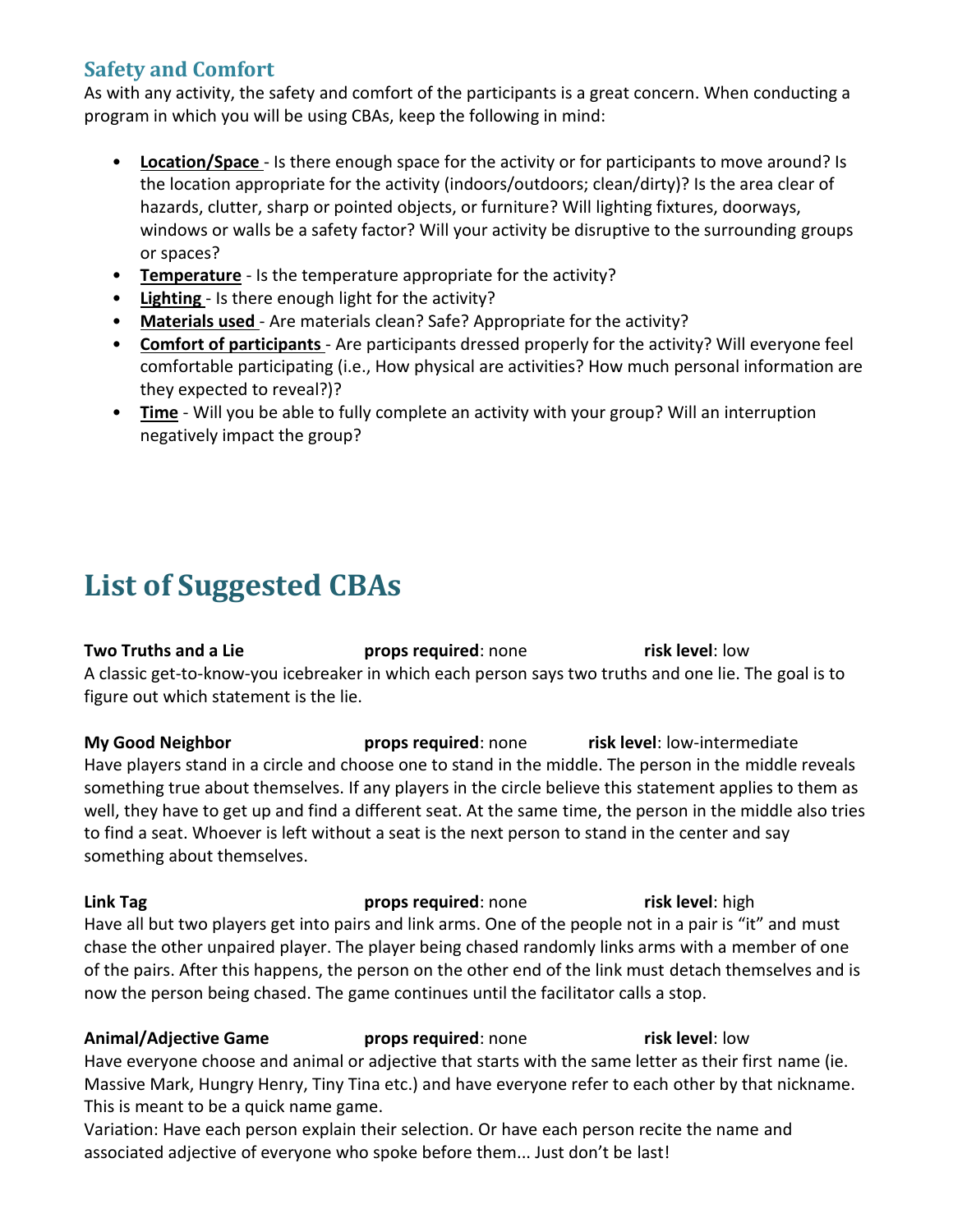### **Mingle Mingle props required**: none **risk level**: high Have everyone stand in a group together. When the facilitator says "mingle", everyone walks around and between the other players. The facilitator then calls out a number (ex. "5!") and the players must as quickly as possible link arms until they have achieved a group of the stated number. Anyone who fails to make a group the size of the number called is out. The game progresses until only two people are left, who are the winners.

Variation: As people are mingling, have them make eye contact with others in the group and each say their names before moving on to the next person.

**Telephone Charades props required**: none **risk level**: intermediate Have players stand or sit in a line. One person is given a movie and acts it out to the next person in the line, while everyone else is turned around. Once the person sees the motion, they tap the next person in line on the shoulder and show him/her the same motions. The process continues until the end of the line where the last person tries to guess which movie is being acted out.

Variation: To make it a competition, two or more lines can be formed and the same movie is given to each line, the first person at the end of a line to guess the movie correctly is the winner.

**Bowl of Jello props required**: none **risk level**: intermediate Have the group stand in a circle with one person who is "it" in the middle. The person who is it then randomly points at a person in the circle and yells either "Bowl of Jello!", "Fighter Pilot!", or "Mosquito!" and then counts backwards from 5 to 1. If "Bowl of Jello!" is called, the person pointed to must put their arms straight over their head and wiggle like jello while the person on either side puts their arms around the person in the middle forming a "bowl". If "fighter pilot!" is called, then the person in the middle makes an "ok" symbol with each hand and puts them upside down over their eyes while the people on the edges point their arms upwards and away from the fighter pilot, making the "wings". If "Mosquito!" is called, the person in the middle takes the middle finger of one hand and puts it through the index and middle finger of the other hand which they then place of their nose to make the mouth. The people on either side stand with their backs to the middle person and make a buzzing sound while flapping their arms like tiny wings. If either one of the three people are not performing the correct action by the time the person who is "it" counts to 1, the middle person of the trio is now "it".

Variation: More than one person can be "it", additional items can be added to increase the difficulty.

#### **Rock Paper Scissors Tag props required**: markers (cones, sweatchirts, etc.) for the ends of the course. **risk level**: high

Create a course about 100 ft long with a safety zone at each end. Split the group up into two teams, each team then collectively decides to pick rock, paper, or scissors. The teams then line up along the middle of the course and play rock paper scissors. On "shoot" the teams simultaneously reveal their decision to each other. The winner must then chase down and tag members of the losing team before they can flee to their safe zone. Anyone tagged then joins the winning team and the process repeats until everybody is on one team.

## **M&M/ Skittles Game props required:** 1 bag of skittles or M&M's **risk level**: low

Pass around a bag of Skittles or M&M's and tell everyone to take as much as they want. Once everyone has some, announce that each person must tell the group a fact about themselves for each color they have.

Variation: Create predetermined categories for colors.